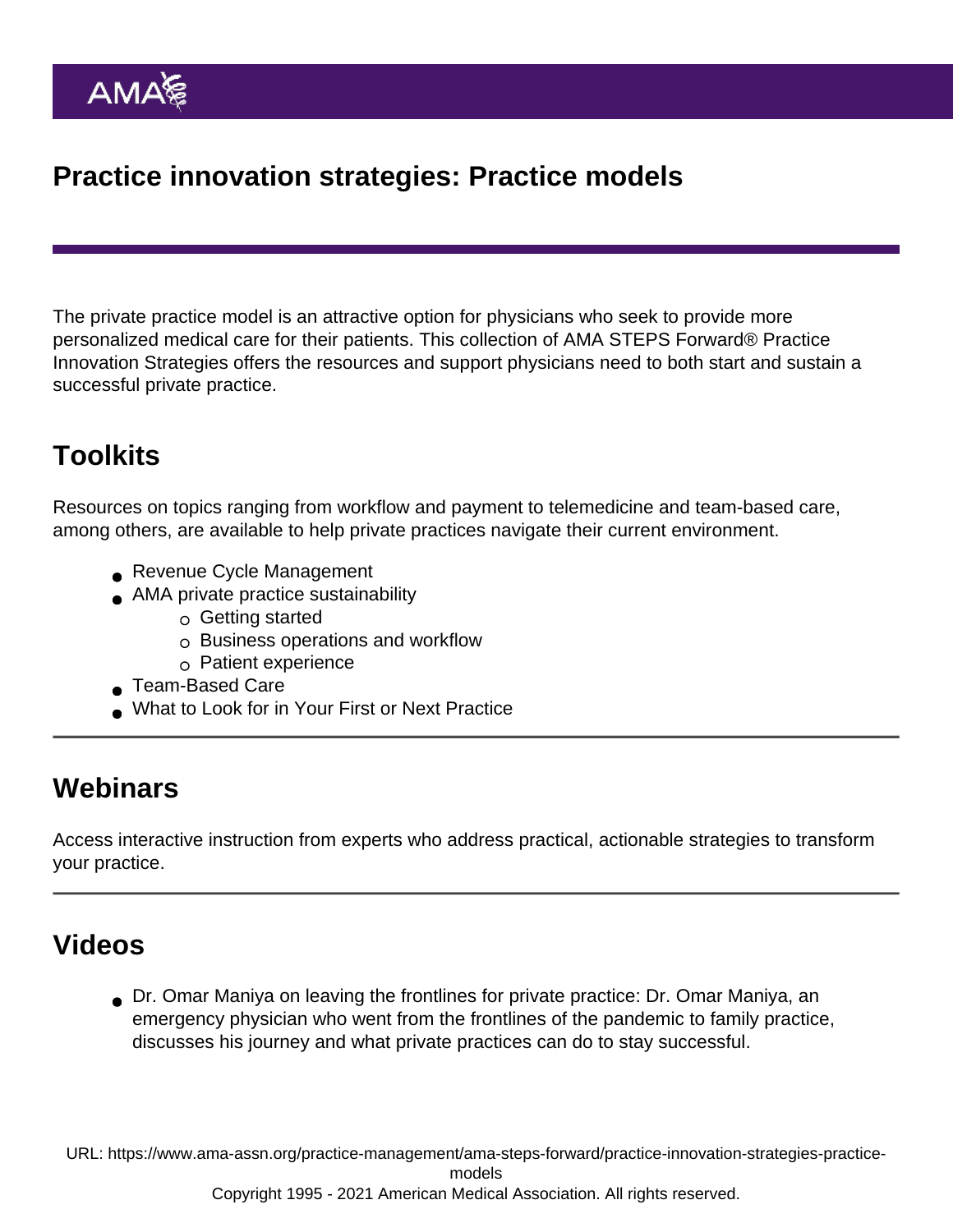- [Todd Askew on proposed rule for Medicare Physician Fee Schedule:](https://youtu.be/F7WP_jCzAcc) A discussion with Todd Askew, AMA senior vice president of advocacy, about the recently released proposed rule for the 2022 Medicare Physician Fee Schedule.
- [Dr. Kathy Blake shares findings on successful private practices](https://www.youtube.com/watch?v=0vuJ7E707VA): Dr. Kathleen Blake shares new research on what makes high-performing physician practices so successful and where more support for private practices is needed.

## Podcasts

Hear health care leaders share how they overcame practice challenges by implementing real-world strategies and solutions.

- [What to Look for in Your First or Next Practice](https://podcasts.apple.com/us/podcast/what-to-look-for-in-your-first-or-next-practice/id1568105695?i=1000529364490) (AMA STEPS Forward®)
- [Medical Assistant Recruitment and Retention](https://podcasts.apple.com/us/podcast/medical-assistant-recruitment-and-retention/id1568105695?i=1000536296934) (AMA STEPS Forward®)
- [Keys to Hiring A Practice Manager](https://podcasts.apple.com/us/podcast/keys-to-hiring-a-practice-manager/id1531585350?i=1000539041154) (The Private Medical Practice Academy)
- [Customer Service Is Key To Your Practice's Success](https://podcasts.apple.com/us/podcast/episode-13-customer-service-is-key-to-your-practices/id1531585350?i=1000501921855) (The Private Medical Practice Academy)
- [Why Do You Want To Start Your Own Private Practice?](https://podcasts.apple.com/us/podcast/episode-1-why-do-you-want-to-start-your-own-private-practice/id1531585350?i=1000491043014) (The Private Medical Practice Academy)

#### Success stories

Look for more insights on adopting new payment models, the value of private practice and more.

#### Resources

Whether you're considering private practice or already working independently, the AMA has the practice model education resources you need to start and sustain success.

- [The AMA path to private practice](https://www.ama-assn.org/practice-management/private-practices/ama-path-private-practice)
- [Create a personal online physician brand that works](https://www.ama-assn.org/delivering-care/patient-support-advocacy/create-personal-online-physician-brand-works)
- [Direct-to-employer arrangements](https://www.ama-assn.org/practice-management/payment-delivery-models/snapshot-physician-employer-engagement-direct-employer)
- [Payment models](https://www.ama-assn.org/practice-management/payment-delivery-models/physician-payment-delivery-models)
- [E&M revisions](https://www.ama-assn.org/practice-management/cpt/cpt-evaluation-and-management)

URL: [https://www.ama-assn.org/practice-management/ama-steps-forward/practice-innovation-strategies-practice-](https://www.ama-assn.org/practice-management/ama-steps-forward/practice-innovation-strategies-practice-models)

[models](https://www.ama-assn.org/practice-management/ama-steps-forward/practice-innovation-strategies-practice-models)